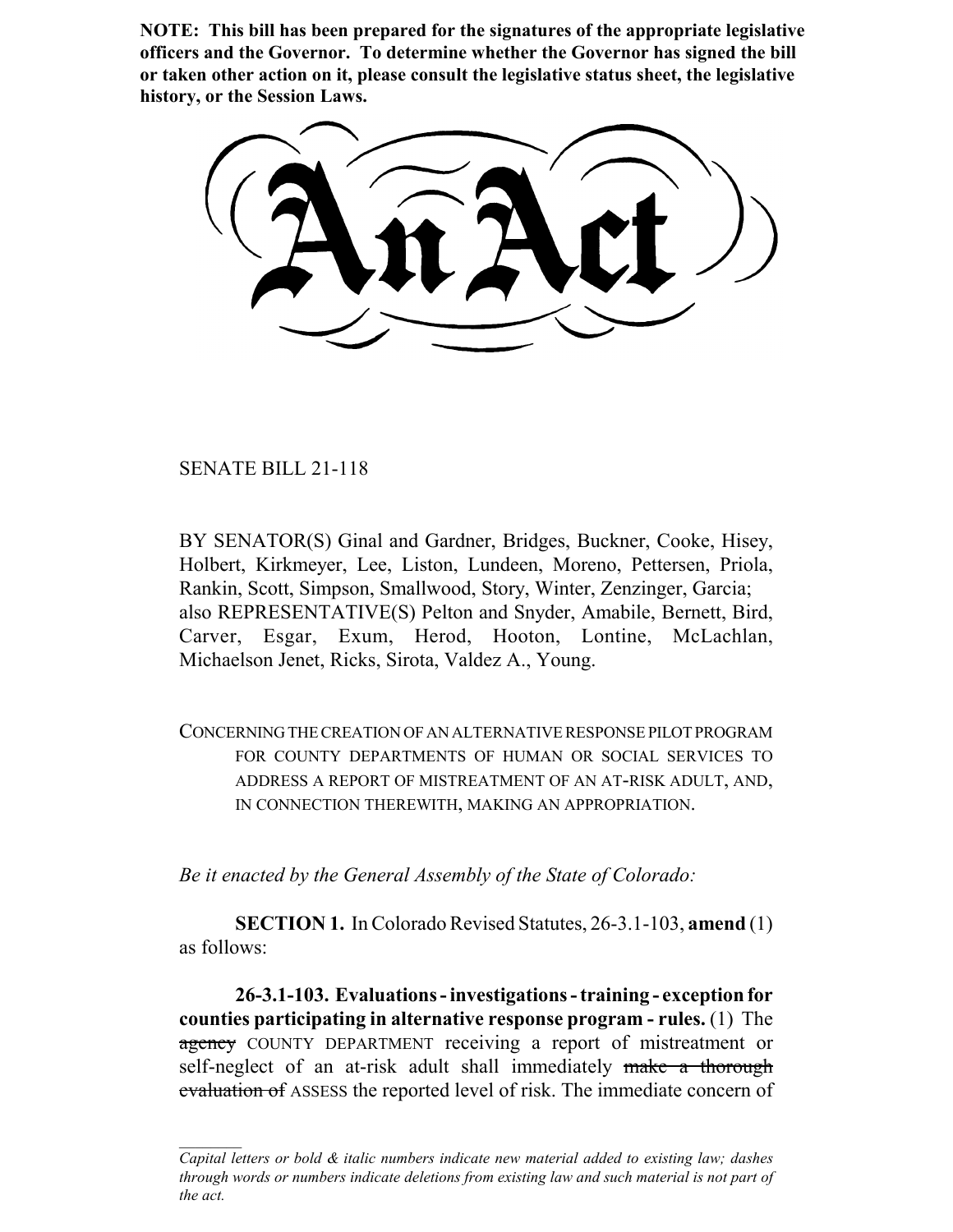the evaluation is the protection of the at-risk adult. The evaluation, at a minimum, must THE DECISION REGARDING THE LEVEL OF RISK MUST, AT A MINIMUM, include a determination of a response time frame and whether the report meets the criteria for an investigation of the allegations, pursuant to AS SET FORTH IN state department rule. If a county department determines that an investigation is required, the county department is responsible for ensuring an investigation is conducted and arranging for the subsequent provision of protective services to be conducted by persons trained to conduct such investigations and provide protective services.

**SECTION 2.** In Colorado Revised Statutes, **add** 26-3.1-103.3 as follows:

**26-3.1-103.3. Alternative response pilot program for the provision of protective services for at-risk adults - creation - report rules - repeal.** (1) ON OR AFTER JANUARY 1, 2022, THE ALTERNATIVE RESPONSE PILOT PROGRAM FOR THE PROVISION OF PROTECTIVE SERVICES FOR AT-RISK ADULTS, REFERRED TO IN THIS SECTION AS THE "PILOT", IS CREATED IN THE STATE DEPARTMENT. THE PILOT ALLOWS A COUNTY DEPARTMENT THAT IS PARTICIPATING IN THE PILOT, PURSUANT TO THIS SECTION AND RULES PROMULGATED BY THE STATE DEPARTMENT, TO ADDRESS, THROUGH A SEPARATE PROCESS FROM THAT SET FORTH IN SECTION 26-3.1-103, ANY REPORT, RELATED TO AN AT-RISK ADULT, OF MISTREATMENT OR SELF-NEGLECT THAT WAS INITIALLY ASSESSED BY THE COUNTY DEPARTMENT TO BE LOW RISK, AS DEFINED BY RULE.

(2) THE STATE DEPARTMENT SHALL SELECT A MAXIMUM OF FIFTEEN COUNTY DEPARTMENTS TO PARTICIPATE IN THE PILOT. THE STATE DEPARTMENT IS STRONGLY ENCOURAGED TO INCLUDE COUNTY DEPARTMENTS FROM THROUGHOUT THE STATE, INCLUDING A DIVERSE MIX OF URBAN, SUBURBAN, FRONTIER, AND RURAL.

(3) (a) IF A PARTICIPATING COUNTY DEPARTMENT RECEIVES A REPORT, RELATED TO AN AT-RISK ADULT, OF MISTREATMENT OR SELF-NEGLECT, THAT WAS INITIALLY ASSESSED BY THE COUNTY DEPARTMENT TO BE LOW RISK, AS DEFINED BY RULE OF THE STATE DEPARTMENT, THE PARTICIPATING COUNTY WILL NOT MAKE A FINDING CONCERNING THE ALLEGED MISTREATMENT OR SELF-NEGLECT OF THE AT-RISK ADULT, NOR IS IT REQUIRED TO COMPLETE UNANNOUNCED INITIAL IN-PERSON INTERVIEWS.

## PAGE 2-SENATE BILL 21-118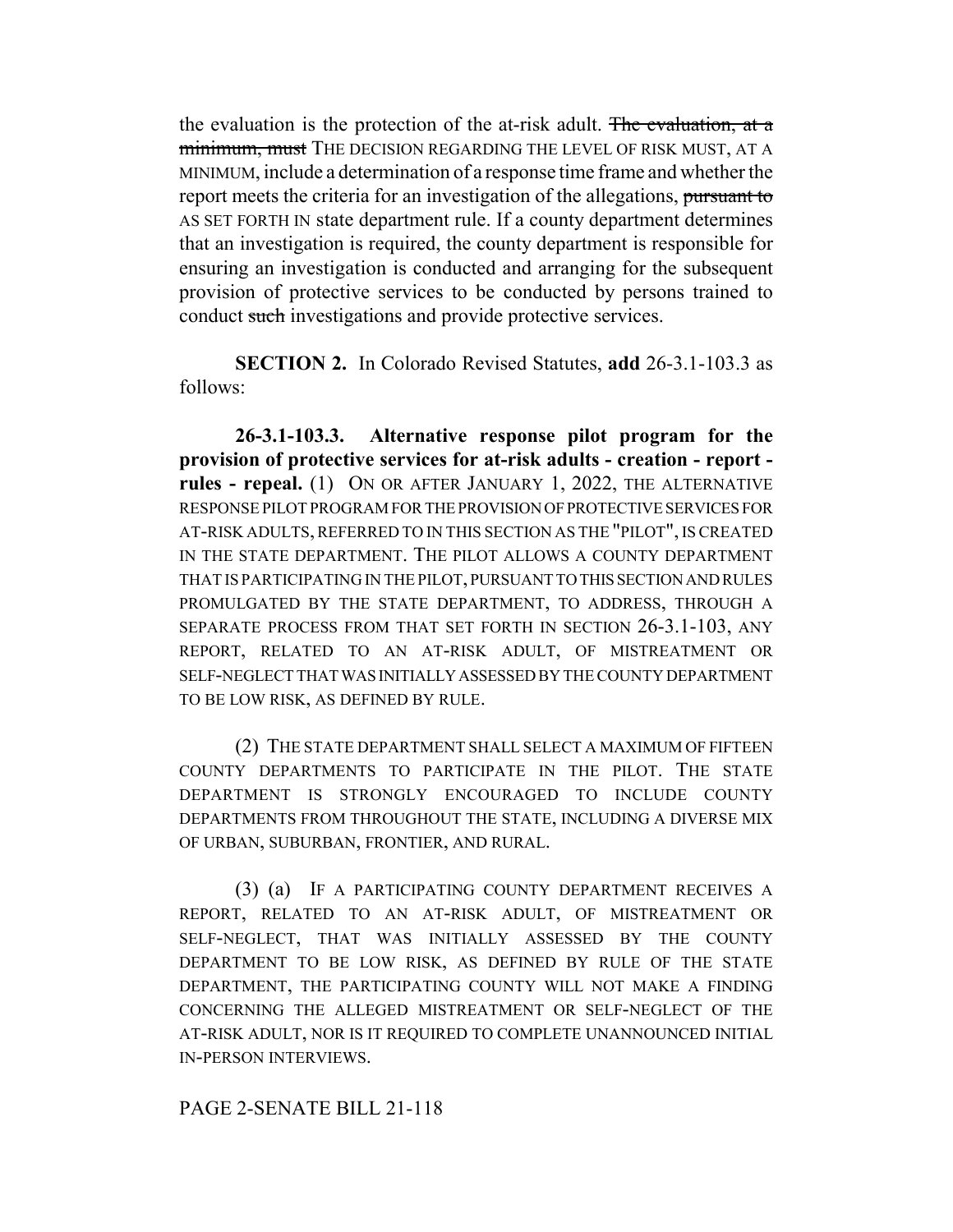(b) IF, UPON FURTHER INVESTIGATION, THE PARTICIPATING COUNTY DEPARTMENT DETERMINES THAT THE RISK LEVEL TO THE AT-RISK ADULT IS, IN FACT, MORE THAN LOW RISK, OR WHEN THE PARTICIPATING COUNTY DEPARTMENT CANNOT FULLY ASSESS, THROUGH THE PILOT PROCESS, THE HEALTH, SAFETY, AND WELFARE OF THE AT-RISK ADULT OR OTHER AT-RISK ADULTS, THE PARTICIPATING COUNTY DEPARTMENT SHALL FOLLOW THE PROCEDURES SET FORTH IN SECTION 26-3.1-103.

(4) THE STATE DEPARTMENT SHALL PROVIDE INITIAL TRAINING AND ONGOING TECHNICAL ASSISTANCE TO THE PARTICIPATING COUNTY DEPARTMENTS UPON IMPLEMENTATION OF THE PILOT. THE STATE DEPARTMENT SHALL ADMINISTER THE PILOT IN ACCORDANCE WITH THE REQUIREMENTS OF THIS SECTION AND ANY RULES PROMULGATED PURSUANT TO THIS SECTION.

(5) THE STATE DEPARTMENT SHALL PROMULGATE RULES FOR THE IMPLEMENTATION OF THIS SECTION. THE RULES MUST INCLUDE, AT A MINIMUM, A DESCRIPTION OF THE RISK LEVELS AND THE PARAMETERS AROUND UNANNOUNCED IN-PERSON INTERVIEWS.

(6) THE STATE DEPARTMENT IS AUTHORIZED TO SEEK, ACCEPT, AND EXPEND GIFTS, GRANTS, OR DONATIONS FROM PRIVATE OR PUBLIC SOURCES FOR THE PURPOSES OF THIS SECTION.

(7) (a) THE STATE DEPARTMENT SHALL CONTRACT WITH A THIRD-PARTY EVALUATOR TO EVALUATE THE PILOT'S SUCCESS OR FAILURE, INCLUDING A CONSIDERATION OF THE PILOT'S EFFECTIVENESS IN ACHIEVING OUTCOMES OVER A TWO-YEAR PERIOD.

(b) AS NECESSARY TO CONDUCT THE EVALUATION AND COMPLETE THE REPORTS REQUIRED PURSUANT TO THIS SUBSECTION (7), EACH PARTICIPATING COUNTY DEPARTMENT SHALL SUBMIT TO THE STATE DEPARTMENT A REPORT CONCERNING THE PARTICIPATING COUNTY DEPARTMENT'S ADMINISTRATION AND UTILIZATION OF THE PILOT. THE REPORT MUST INCLUDE RELEVANT DATA FROM THE PARTICIPATING COUNTY AS REQUIRED BY THE STATE DEPARTMENT TO EVALUATE THE PILOT AND TO PREPARE ITS REPORT TO THE GENERAL ASSEMBLY PURSUANT TO SUBSECTION  $(7)(c)$  OF THIS SECTION.

(c) IN JANUARY 2025 AND JANUARY 2026, THE STATE DEPARTMENT

## PAGE 3-SENATE BILL 21-118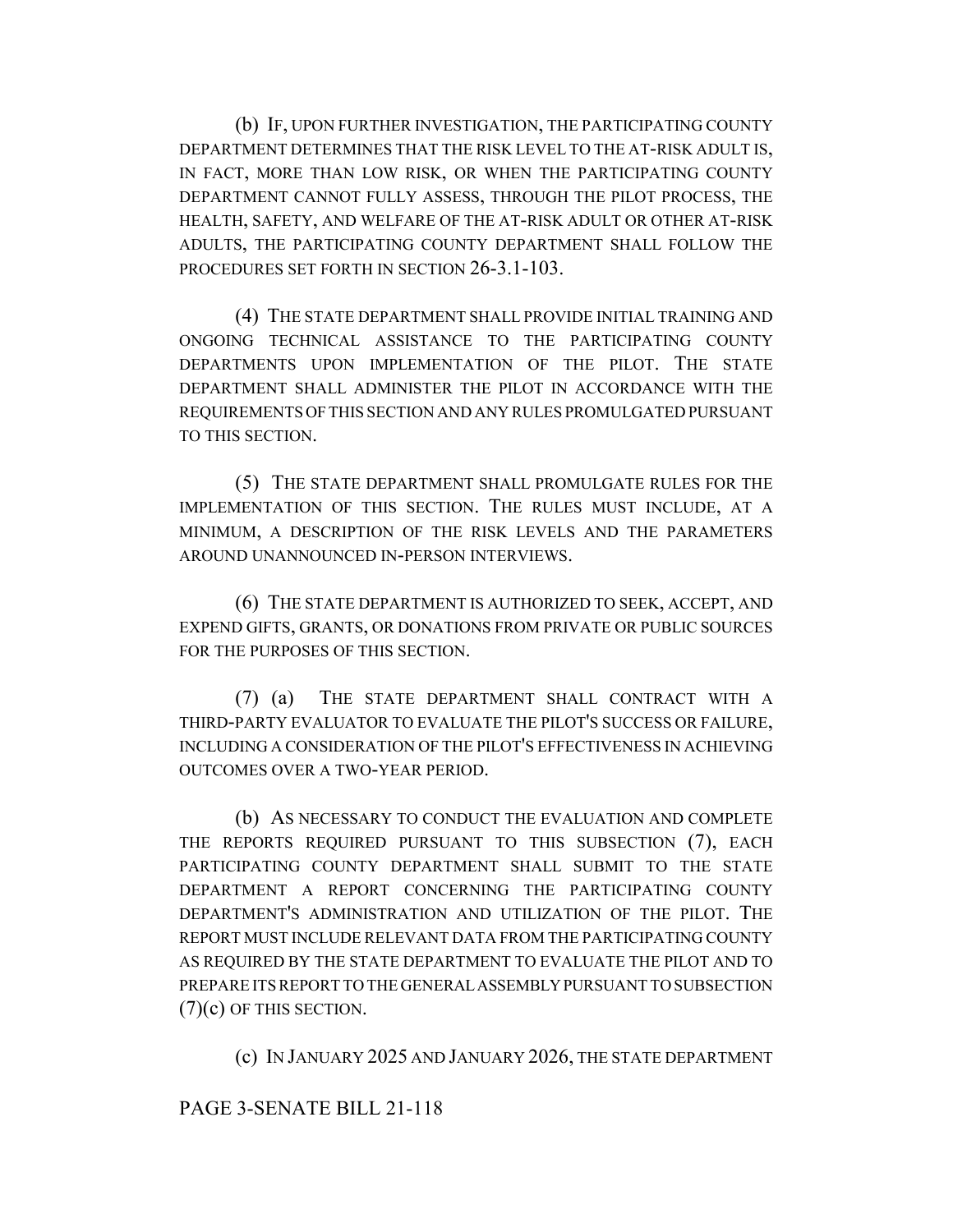SHALL REPORT ON THE IMPLEMENTATION AND EFFECT OF THE PILOT TO THE HEALTH AND HUMAN SERVICES COMMITTEE OF THE SENATE AND THE PUBLIC AND BEHAVIORAL HEALTH AND HUMAN SERVICES COMMITTEE OF THE HOUSE OF REPRESENTATIVES, OR ANY SUCCESSOR COMMITTEES, AS PART OF ITS "STATE MEASUREMENT FOR ACCOUNTABLE, RESPONSIVE, AND TRANSPARENT (SMART)GOVERNMENT ACT" PRESENTATION REQUIRED BY SECTION 2-7-203. THE REPORT MUST INCLUDE, AT A MINIMUM:

(I) A DESCRIPTION OF ANY SPECIFIC PROBLEMS THAT THE STATE DEPARTMENT OR ANY PARTICIPATING COUNTY DEPARTMENT ENCOUNTERED DURING THE ADMINISTRATION OF THE PILOT, ALONG WITH RECOMMENDATIONS THAT THE STATE DEPARTMENT HAS FOR LEGISLATION TO ADDRESS SUCH PROBLEMS; AND

(II) A RECOMMENDATION BY THE STATE DEPARTMENT REGARDING WHETHER THE GENERAL ASSEMBLY SHOULD REPEAL THE PILOT, CONTINUE THE PILOT FOR A SPECIFIED TIME PERIOD, OR ESTABLISH THE PILOT STATEWIDE ON A PERMANENT BASIS.

(8) THIS SECTION IS REPEALED, EFFECTIVE JULY 1, 2027.

**SECTION 3. Appropriation.** For the 2021-22 state fiscal year, \$173,351 is appropriated to the department of human services for use by adult protective services. This appropriation is from the general fund and is based on an assumption that adult protective services will require an additional 0.9 FTE. To implement this act, adult protective services may use this appropriation for state administration.

**SECTION 4. Safety clause.** The general assembly hereby finds,